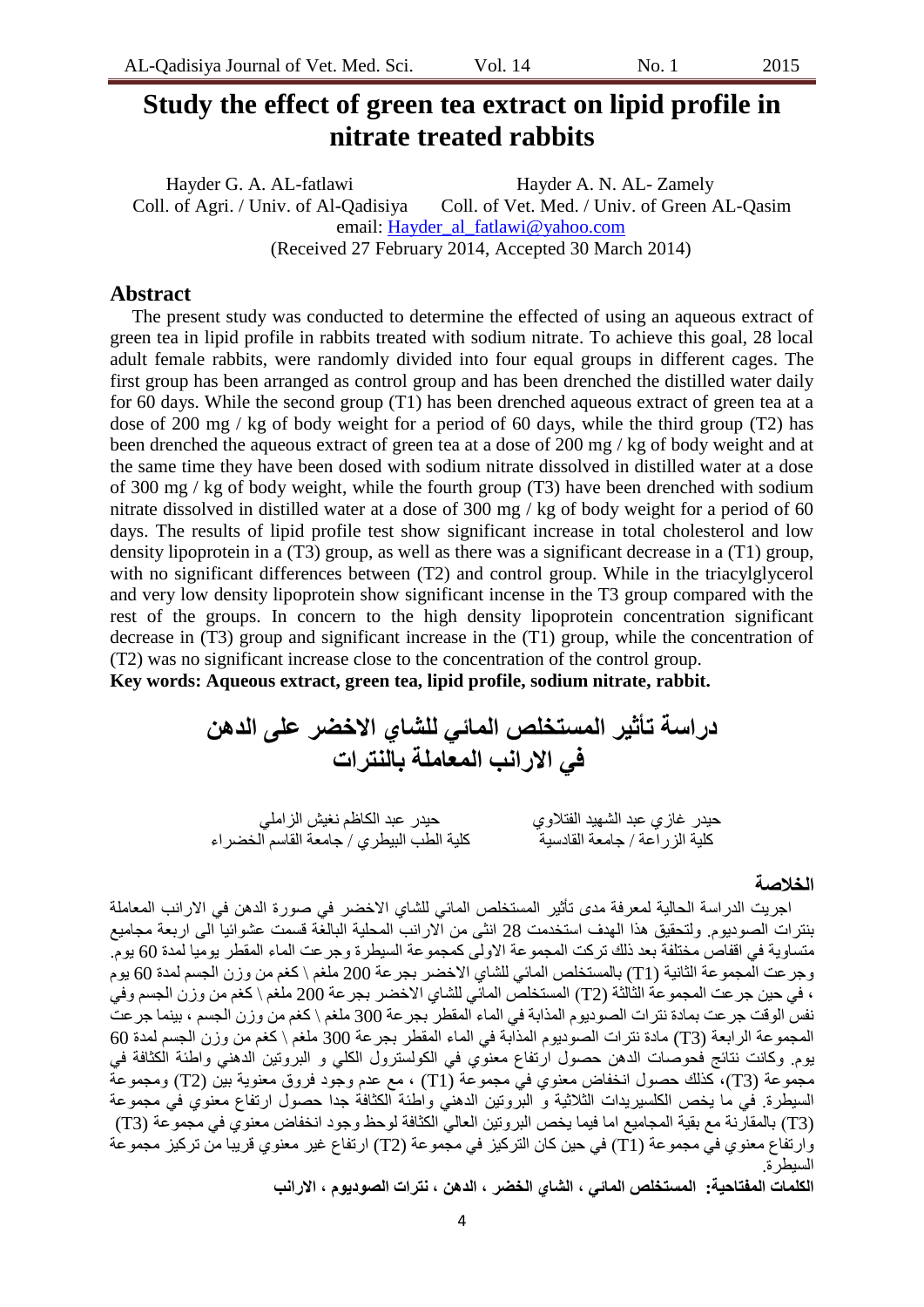### **Introduction**

Pollution issue is now among the most important issues, that the world countries are interested in, since this issue has a great effect on all life aspects and causes great threaten to animals, plants, environment, and human health. The pollution problems rose up after the industrial evolution. Nitrate is the most common chemical contaminant in the world's ground water aquifers (1). Excessive use of nitrogenous fertilizers leads to ecosystem pollution by the accumulation of nitrates in vegetables and fodder as well as the contamination of surface and ground water (2). Nitrates and nitrites are of great importance and concern to man and animals because they possess mutagenic, carcinogenic, teratogenic and embryo toxic activities (3). Nitrates and nitrites are likely to exert harmful effects on the respiratory function as a consequence of acute intoxication while being responsible for methaemoglobinemia (4), (5). In a human, consumption of water with nitrate levels was associated with thyroid hypertrophy (6), increased blood pressure (7), and acute respiratory tract infections (8). Adverse reproductive outcomes of nitrates in drinking water have been reviewed (9). Green tea is natural dried leaves of the tea plant, (camellia sinensis). Tea has been one of the most consumed beverages in all over the world. Tea is used not only as fresh drink but also as traditional herb which has many benefits for human health. Recently tea has attracted scientific attention for its anticancer and antioxidant activities (10).

# **Materials and methods**

Twenty eight adult female local breed rabbits (1250-1600gm), aged between 6-8 months were used in this investigation. Animals in all stages of the experiment housed in cages in conditioned room (22- 25**°**C) in the animal house of department of physiology and pharmacology at the College of Veterinary Medicine-University of Al-Qadisiya for the period from beginning of November 2012 to the end of December 2012 with providing daily light of twelve hours (7.00 to 19.00) and twelve hours night cycle. They were left for two weeks for

acclamation with the experimental conditions. Animals had free access to water and standard pellet diet along the experiment. Animals were randomly assigned into four groups (7 rabbits in each group) and treated for 60 days as follows: Group C was administered distal water 5ml/kg. B.W. and served as control. Group T1 were administered green tea extract (GTE) (True nutrition-USA) 200 mg / kg  $\cdot$ B  $\cdot$ W orally by gavage needle (11) dissolved in (5 ml distal water/kg. B.W). Group T2 were administered sodium nitrate (300mg/kg. BW) plus (200mg/kg. B.W) green tea extract orally by gavage needle dissolved in (5 ml distal water /kg. B.W.). Group T3 were administered sodium nitrate 300mg/kg. B.W orally by gavage needle (12) dissolved in (5 ml distal water /kg. B. W.). Blood samples were collected by cardiac puncture from anesthetized rabbits (by injection of Ketamine 40mg/Kg B.W. and xylazine  $5mg/kg$  B.W.) at the  $60^{th}$  day of the experiment. Blood sample was kept in tube followed by centrifugation for 15 minutes at 4000rpm.Serum was isolated and frozen at - 20°C until analysis (13). Serum biochemical measurements like, total cholesterol determination, determination of serum triglyceride, measurement of serum lipoprotein cholesterol, high-density lipoprotein (HDL) very low density lipoprotein (VLDL), and Low-density lipoprotein (LDL) were performed.

# **Results**

## **1. Serum cholesterol (CT), low density lipoprotein (LDL) concentration:**

There were a significant decrease  $(p<0.05)$ in serum CT, LDL concentration in T1 group at 60 days of experiment when compared with T2, T3 and control groups. While, results of T3 group showed, a significant increase (p<0.05) in serum CT, LDL concentration in comparable to T1, T2 and control groups. At the same time, the protective effect of GTE against hypercholesterolemia, and increase LDL induced by sodium nitrate was clarified in group T2 and recorded no significant changes (p>0.05) in serum CT, LDL concentration in T2at 60 day of experiment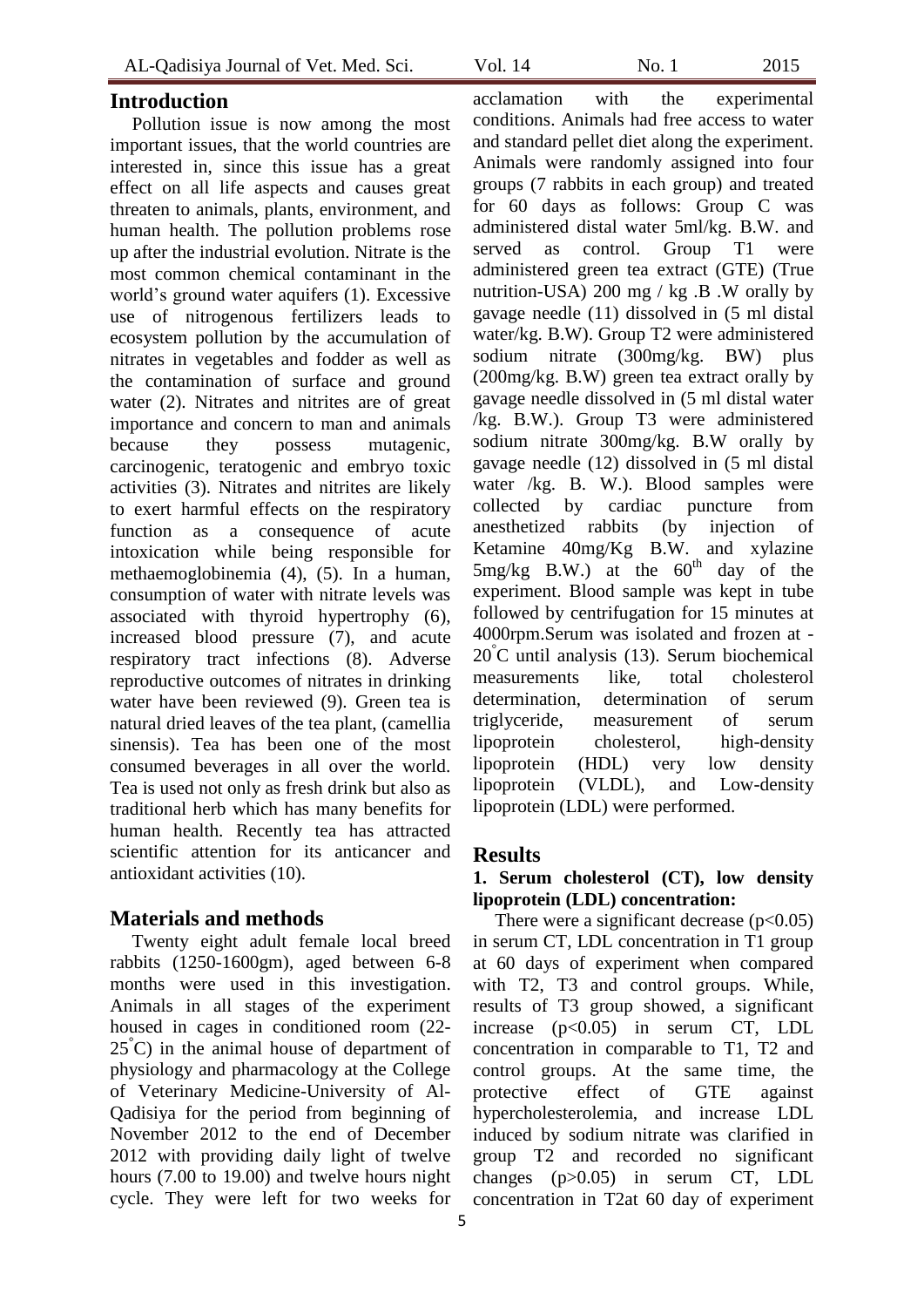as compared to control group, while, showed significant increase in T1 and significant decrease inT3 (Table 1).

**2. Serum triglyceride (TGA), very low density lipoprotein (VLDL) concentration:**

Within the results of serum TGA, VLDL concentration clarified in table (1) revealed that the average of sodium nitrate treated group (T3) recorded higher significant  $(p<0.05)$ , than other groups, where  $(T1)$ ,  $(T2)$ and control groups showed no significantly (p>0.05) differences between each other.

## **3. Serum high density lipoprotein concentration (HDL):**

Table (1) showed a significant increase (p<0.05) in serum HDL concentration in

group (T1) at 60 day of experiment in comparable to T2, T3 and control groups. Reversely group (T3) showed a significant decrease  $(p<0.05)$  in serum HDL concentration compare with (T1), (T2) and control groups. Currently, HDL concentration in serum of group (T2) revealed no difference when compared with control group at 60 days of experiment, on the other hand, results revealed significant decrease in HDL concentration in serum for group (T1) when compared with control group and significant increase in serum HDL concentration for group (T3) when compared with control group (Table 1).

**Table (1): Effect of green tea extract on lipid profile test in sodium nitrate treated adult female rabbits in mg/dl.**

| -Groups<br>Parameter |                    | T1                 | T2                 | T3                 |
|----------------------|--------------------|--------------------|--------------------|--------------------|
| Chol. mg/dl          | $77 \pm 1.51$ A    | $70.8 + 1.24B$     | $76.20 \pm 1.77$ A | $90.40 \pm 2.42$ C |
| Trig mg/dl           | $70.20 \pm 2.35$ A | $68.6 \pm 2.37$ A  | $71.60 \pm 3.23$ A | $87.20 \pm 2.47B$  |
| HDL mg/dl            | $20.38 \pm 1.06$ A | $25.54 \pm 1.50B$  | $20.48 \pm 1.02$ A | $15.56 \pm 1.80C$  |
| $LDL$ mg/dl          | $42.58 \pm 2.5A$   | $31.54 \pm 1.38B$  | $41.40 \pm 1.78$ A | $55.40 \pm 2.61$ C |
| VLDL mg/dl           | 14.04±0.47A        | $13.72 \pm 0.47$ A | $14.32 \pm 0.64$ A | $17.44 \pm 0.49B$  |

Values express as mean ± SE, Number of animals per each group = (7). C: control group which received distilled water for 60 days. T1: Animals received 200mg/kg. B.W of green tea for 60 days. T2: Animals received 300mg/kg. B.W of sodium nitrate and 200 mg/kg. B.W. of green tea extract for 60 days. T3: Animals received 300mg/kg. B.W of sodium nitrate for 60 days. Different capital letters denote significant differences between groups, P<0.05.

## **Discussion**

The results of the present study pointed to significant changes in lipid profile system after green tea extract administration inT1. These changes are manifested by a decrease in TC, TAC, LDL, VLDL and increase in serum HDL-C concentration. Dietary supplementation of green tea extract decrease serum concentrations of total cholesterol and malondialdehyde and increase serum concentrations of high density lipoprotein in humans, As such, tea polyphenols are beneficial for the treatment of coronary heart disease and hypertension (14). In a variety of in vitro and in vivo studies, green tea polyphenols were found to scavenge NO, H2O2, OH- and O2 - and reduce damage caused by oxygen free radicals (15, 16) and (17). It has been proposed that catechin polyphenols reacts with peroxy radicals

involving termination of radical chain reaction (18). However, results of the present study are in agreement with (19, 20) and (21) at their study on rabbits, mice, hamster and rats. Also, the study done by (22) improves the effective role of polyphenols catechins as anticholesterolemic agent. Tea flavonoids are potent antioxidant that is absorbed from the gut after consumption, the fact that, catechins are rapidly and extensively metabolized during absorption in the small intestine, colon and liver: Emphasizes its importance role as antioxidant agents in vivo (23, 24), as well as, the results of (25) showed decrease the solubility of cholesterol micelles in animal models after treated with the green tea catechins. Interestingly, catechins epigallocatechin (ECG) and epigallocatechin gallate (EGCG) were the more effective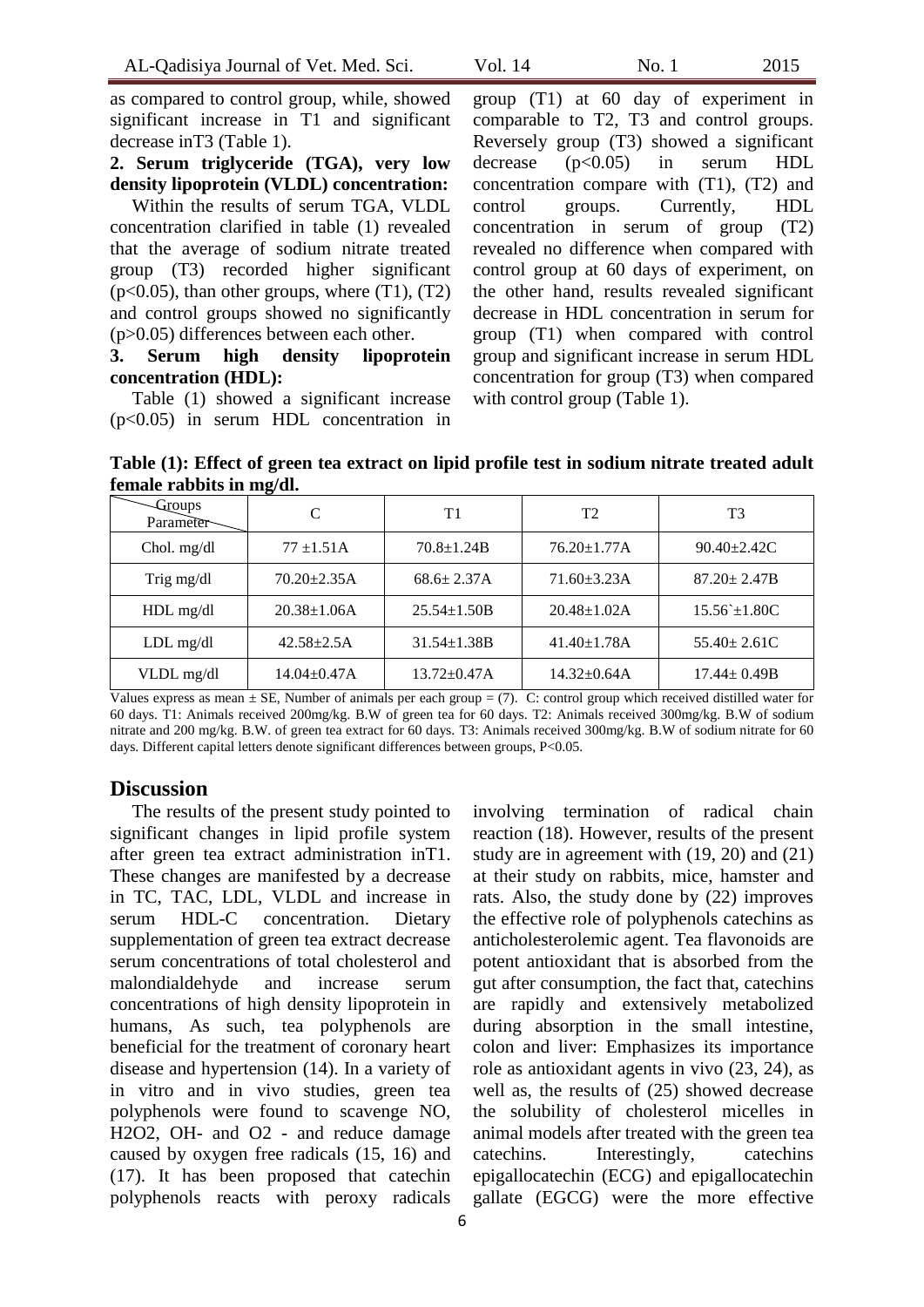compounds because inhibiting of cholesterol absorption (26, 27). An increase in fecal bile acids and cholesterol excretion (28) as well as inhibition of dietary fat and cholesterol absorption (29). Aucamp, (30) reported pancrelipases inhibition after EGCG treatment in vitro. However, EGCG inhibits the activity of the xanthine oxidase enzyme lead to improve endothelial vasodilation in hypercholesterolemic persons (31). Green tea polyphenols, such as epigallocatechin gallate (EGCG), significantly increases plasma antioxidant activity in vivo (32). Frei and Higdon, (33) referred the ability of EGCG to recycle vitamin E as an antioxidant, the recycling of antioxidants by free radical electron transfer between antioxidants allows antioxidants to protect cells against lipid peroxidation in both membranes and LDL, because LDL oxidation increases the risk of atherogenic process, antioxidant protection of LDL particles is fundamental for preventing cardiovascular disease. In animal model of atherosclerosis, green tea administration has resulted in modest improvement in the resistance of lipoproteins to ex vivo oxidation. Vita, (34) mentioned that one mechanism might explain a beneficial effect of green tea on the cardiovascular system is that it improves the vascular endothelium function could be suggested mechanism of hypolipidemic effect of green tea polyphenols. Reduction in non-esterified fatty acids and leptin in serum of rabbit fed green tea extract 200 mg / kg. B.W. for 60

#### **References**

- 1-Spalding R F, Exner M E (1993) Occurrence of nitrate in ground-water–a review. J. Environ. Qual. 22: 392–402.
- 2-Testud F (2005) Inorganic fertilizers. EMC Toxicol. Pathol. 1: 21-28.
- 3-Krishnamoorthy P, Sangeetha M (2008) Hepatoprotective effect of vitamin C on sodium nitrite-induced lipid peroxidation in albino rats. Indian Jr. of Biochem and Biophys., Vol. 45: 206- 208
- 4-Jensen F (2005) Nitrite transport into pig erythrocytes and its potential biological role. Acta Physiol Scand., 184: 243-251.
- 5-Azeez O H, Mahmood M B, Hassan J S (2011) Effect of nitrate poisoning on some biochemical parameters in rats. Iraqi Jr. of Veterinary Sciences, 25(2): 47-50.

days was also documented (35). Besides, green tea polyphenol may exert an antiatherosclerotic action by virtue of its antioxidant properties and increasing HDLcholesterol levels (36). Present study pointed to significant changes in lipid profile system after nitrate intubation T3. These changes were manifested by an increase in TC, TAC, LDL, VLDL and decrease in serum HDL-C concentration, which is in agreement with other studies (37, 38). Hypothyroidism was well established cause of hyperlipidemia and elevated LDL-C in animals (39) and human (40). Thyroid hormone (Triiodothyronine) influence hepatic cholesterol metabolism and play an important role in the regulation of cholesterol 7-hydroxylose, the rate limiting enzyme in bile acid synthesis (41). Accordingly, the postulated induced hypothyroidism following NaNo3 exposure (38, 42) may be responsible for such hyperlipidemia. Since the liver play a pivotal role in lipid homeostasis in addition to glucose homeostasis the development of liver injury by administration of nitrosamine compounds is associating with a significant increase in liver lipid peroxidation content (increasing TBARS), oxidative stress and altering the antioxidant status in several tissues and the observed alteration of lipid profile (43, 44, 45, 46). Hassan et al., (47) suggested that the nitrosamine compounds that occurred after nitrate intubation may be responsible for hyperlipidemia observed in this experiment.

- 6-Van Maanen J M, Albering H J, de Kok T M, van Breda S G, Curfs D M, Vermeer I T, Ambergen A W, Wolffenbuttel B H, Kleinians J C, Reeser H M (2000) Does the risk of childhood diabetes mellitus require revision of the guideline values for nitrate in drinking water? Environ. Health Perspect. 108, 457-461.
- 7-Pomeranz A, Korzets Z, Vanunu D, Krystal H (2000) Elevated salt and nitrate levels in drinking water cause an increase of blood pressure in schoolchildren. Kidney Blood Press. Res. 23, 400– 403.
- 8-Gupta S K, Gupta R C, Gupta A B, Seth A K, Bassin J K, Gupta A (2000) Recurrent acute respiratory tract infections in areas with high nitrate concentrations in drinking water. Environ. Health Perspect. 108(4):363-366.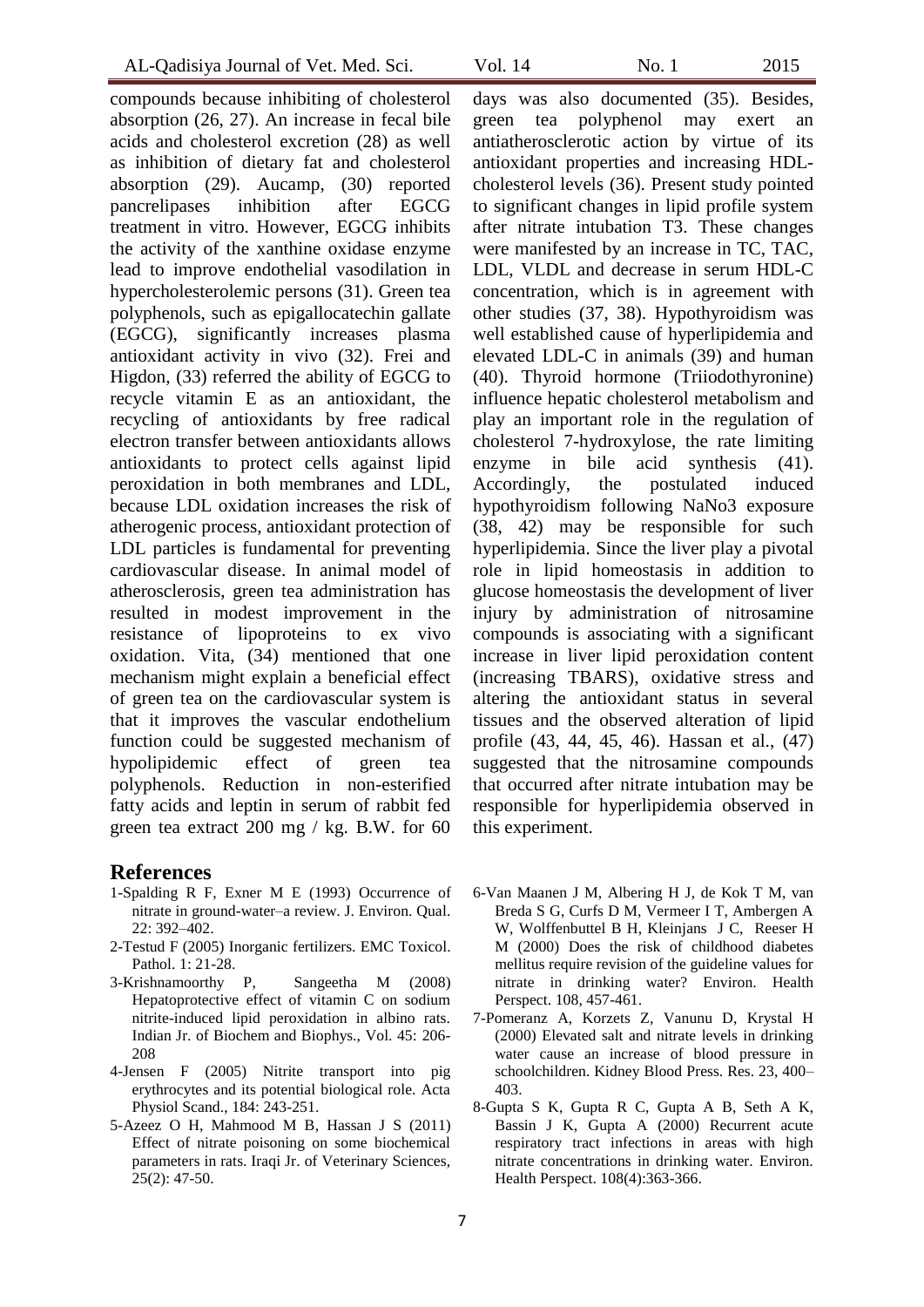- 9-Manassaram D M, Backer L C, Moll D M (2007) A review of nitrates in drinking water: maternal exposure and adverse reproductive and
- 10-Hirota Fujikia, Masami Suganumab, Kazue Imaic, Kei Nakachic (2002) Green tea: cancer preventive beverage and/or drug, Cancer Letters 188: 9 –13.
- 11-Ayaz A, Binayak D, Haque S E, Khan G, Shahzad N (2011) Role of green tea extract against doxorubicin-induced cardio toxicity in rats. International Journal of Research in Pharmacy and Science.1(1):44-56.
- 12-Ashour A, Al-Agha M, Abd El-Asis I, Kerrit, A (1999) Effect of oral administration of nitrate on serum glucose ,some lipids and non-protein nitrogen constituents .Islamic University Journal , Vol. 7, No. 1.
- 13-Hemza S J (2012) The protective role of vitamin C and flavonoids extracted from *Petroselenium sativum* seeds on cardiovascular function of sodium nitrate treated adult female rabbits. MSc Thesis. College of Veterinary Medicine University of Baghdad.
- 14-Fang Y, Yang S, Wu G (2002) Free radicals antioxidants and Nutrition. Nutrition.,18:872-879.
- 15-Ebadi M (2001) Green and Black teas, Pharmacodynamic basis of Herbal medicine. CRC. Press. Boca. Raton . 435-38.
- 16-Robbers JE, Tyler VE, (Eds) (2002) Performance and Immune Deficiencies. In: Tyler's Herbs of choice. CBS Publishers and Distributors, New Delhi., 235-60.
- 17-Buttemeter R, Philipp AW, Schlenzka L, et al (2003) Epigallocatechin gallate can significantly decrease free oxygen radical in the reperfusion injury In vivo. Trans Proc , 35:3116-20.
- 18-Guleria RS, Jain A, Tiwari V, et al (2002) Protective effect of green tea extract against the erythrocytic oxidative stress injury during Mycobacterium tuberculosis infection in mice. Mol Cell Biochem , 236:173-81.
- 19-Kao Y H, Hiipakka R A, Liao S (2000) Modulation of endocrine systems and food intake by green tea epigallocatechin gallate. Endocrinology, 141(3):980-987.
- 20-El-Sayed E M, Mannaa F, Ahmed H (2008) Iron toxicity and the role of green tea consumption. The Fourth Annual International Scientific Conference of the Egyptian Society of Environmental Toxicology 11– 14 November. Safaga. Egypt.
- 21-Al-Zamely O, Jasim A M A, Ewadh M J (2010) Effect of desferal drug and green tea on the levels of lipid prophile in sera of rabbits induced diabetes mellitus by iron overload. Interna. J. Biotechnol. Biochem., 6(6):968-982.
- 22-Kakuda T (2002) Neuroprotective effects of the green tea components the anine and catechins. Biol. Pharm. Bull., 25:1513– 1518.
- 23-Spencer JPE (2003) Metabolism of tea flavonoid in the gastrointestinal tract. J Nutr 133:3255- 61.
- 24-Rietveld A, Wiseman S (2003) Antioxidant effect of tea: Evidence from human clinical trials. J. Nutr. ,133:3285-92.

developmental outcomes. Cien. Saude Colet. 12, 153–163.

- 25-Maron DJ, et al.(2003) Cholesterol lowering effect of the flavin enriched green tea extract. Arch Intern. Med , 163: 1448-1453.
- 26-Loest, H B, Noh S K, Koo S I (2002) Green tea extract inhibits the lymphatic absorption of cholesterol and alpha-tocopherol in ovariectomized rats. Nutr. J., 132:1282-1288.
- 27-Ikeda I, Kobayashi M, Hamada T, Tsuda K, Goto H, Imaizumi K (2003). Heat-epimerized tea catechins rich in gallocatechin gallate and catechin gallate are more effective to inhibit cholesterol absorption than tea catechins rich in epigallocatechin gallate and epicatechin gallate. J Agric. Food. Chem., 51:7303–7307.
- 28-Yang T T, Koo M W (2000) Chinese green tea lowers cholesterol level through an increase in fecal lipid excretion. Life. Sci., 66(5): 411-423.
- 29-Chan P T, Fong W P, Cheung Y L, Huang Y, Ho W K, Chen Z Y (1999) Jasmine green tea epicatechins are hypolipidemic in hamsters (Mesocricetus auratus) fed a high fat diet. J. Nutr., 129(6): 1094-1101.
- 30-Aucamp J, Hara GA, Apostolides Z (1997) Inhibition of xanthine oxidase by catechins from tea. Anticancer Res , Nov-Dec(6D):4381-5.
- 31-Panza JA, et al.(1997) Xanthine oxidase inhibition with oxypurinol improves endothelial vasodilation function in hypercholesterolemic but not hypertensive patients. Hypertension. ,30: 57-63.
- 32- Leenen R, et al.(2000) A single dose of tea with or without milk increases plasma antioxidant activity in humans. Eur J Clin Nutr. , 54(1): 87-92.
- 33-Higdon JV, Frei B (2003) Tea catechins and polyphenols: health effects, metabolism, and antioxidant functions. Crit Rev Food Sci Nutr. 43:89–143.
- 34-Vita JA (2003). Tea consumption and cardiovascular disease: Effect on endothelial function. J. Nutr, 133: 3293-97.
- 35-Sayama K, Lin S, Zheng G, Oguni I (2000) Effects of green tea on growth, food utilization and lipid metabolism in mice. In Vivo, 14(4): 481-484.
- 36-Yokozawa T, Nakagawa T, Kitani K (2002) Antioxidative activity of green tea polyphenol in cholesterol-fed rats. J. Agric. Food Chem., 50(12): 3549-3552.
- 37-Helal E G (2001) Progressive effects of the interaction of Sodium nitrite and sunset yellow on different physiological parameters in albino rats. The Egyptian Journal of Hospital Medicine Vol., 2 :  $23 - 46$ .
- 38-Mohammed N E, Anwar M M (2010) Efficacy of wheat germ oil in counteracting of some biochemical hazards induced by sodium nitrate in rats. Isotope and rad . res ., 42(1), 211-227.
- 39-Mahley R W, Weisgraber K H, Fares R V J (1998) Disorders of Lipid Metabolism. In: Textbook of Endocrinology. Wilsson, J.D., Foster, E.W.,